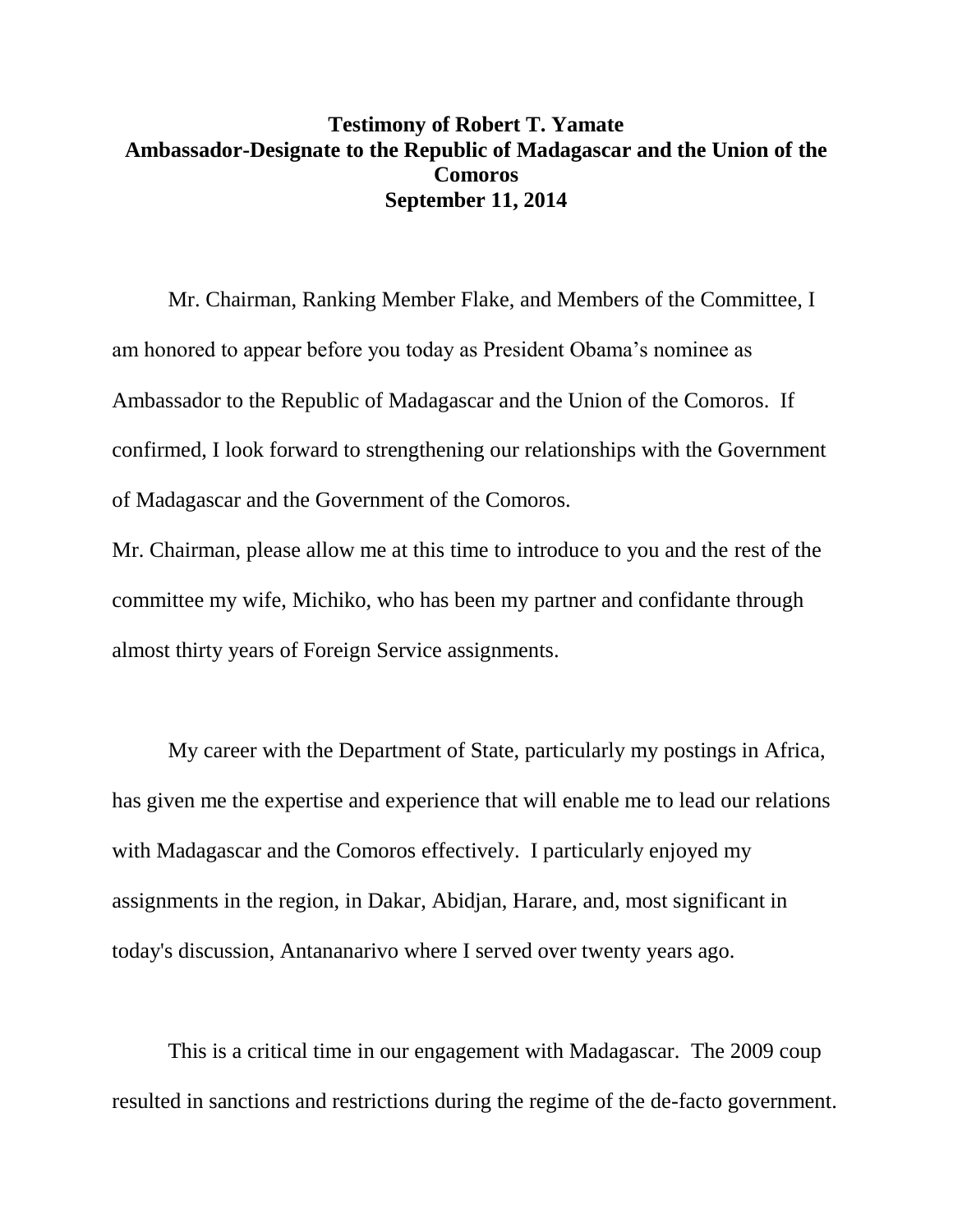After nearly five years of international isolation, President Rajaonarimampianina's (Ra-Jo-Nar-Mam-PYANN's) win in the 2013 democratic elections has given us the opportunity to engage with the new government in support of the country's democracy, development, security, and economic improvement.

The new Government of Madagascar outlined in the "General State Policy," its principal priorities: alleviating poverty and instability, strengthening rule of law, combatting corruption, increasing foreign direct investment, and developing the private sector. The U.S. goals in Madagascar align well with Madagascar's and also include promoting good governance and respect for human rights. President Rajaonarimampianina has taken steps in the right direction. The Ministry of Justice's recent assessment of anti-corruption efforts, carried out in conjunction with the United Nations Development Program is one such step. Early in his presidency, Rajaonarimampianina also dismantled two military units that were believed to have committed human rights abuses and illicit activity. If confirmed as Ambassador, I will work with my counterparts to increase the capacity of the Malagasy maritime forces and law enforcement entities.

Mr. Chairman, Madagascar has unique and abundant flora and fauna, 80% of which are endemic to this island nation. Madagascar is known for its rosewood,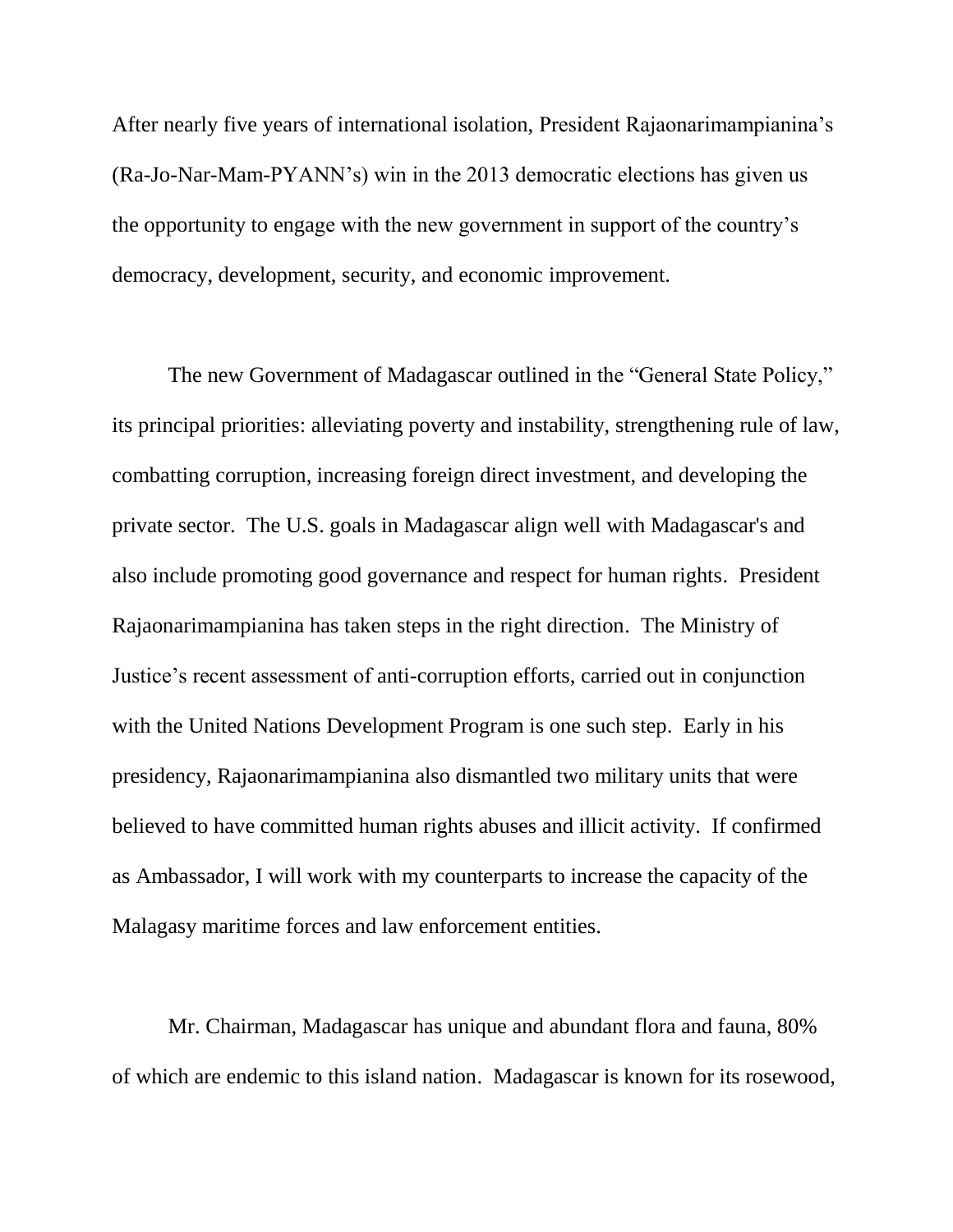as well as its diverse wildlife, including lemurs and tortoises. Due to illegal harvesting and export, this valuable natural heritage is under threat. With our assistance restrictions lifted, USAID has allocated \$2.5 million in FY 2014 funds to help protect the country's unique ecosystem, working towards the U.S. aim of conserving global biodiversity.

The U.S. Embassy in Antananarivo is committed to supporting the National Export Initiative in Madagascar, increasing exports from America. The best prospects for exports and investment lie in the extractive, construction, tourism, and textile sectors. In June of this year, the U.S. Government reestablished Madagascar's eligibility for the African Growth and Opportunity Act (AGOA), creating new opportunities for employment for thousands of Malagasy, and improving the business and investment climate.

Strengthening the economy is crucial in Madagascar, where the latest figures from 2012 show that 81% of the population lives on less than \$1.25 per day. Natural disasters -- including periodic cyclones, drought, and locust infestation - have further compromised the living standard of the Malagasy people. USAID's development assistance programs continue to play a significant role in preserving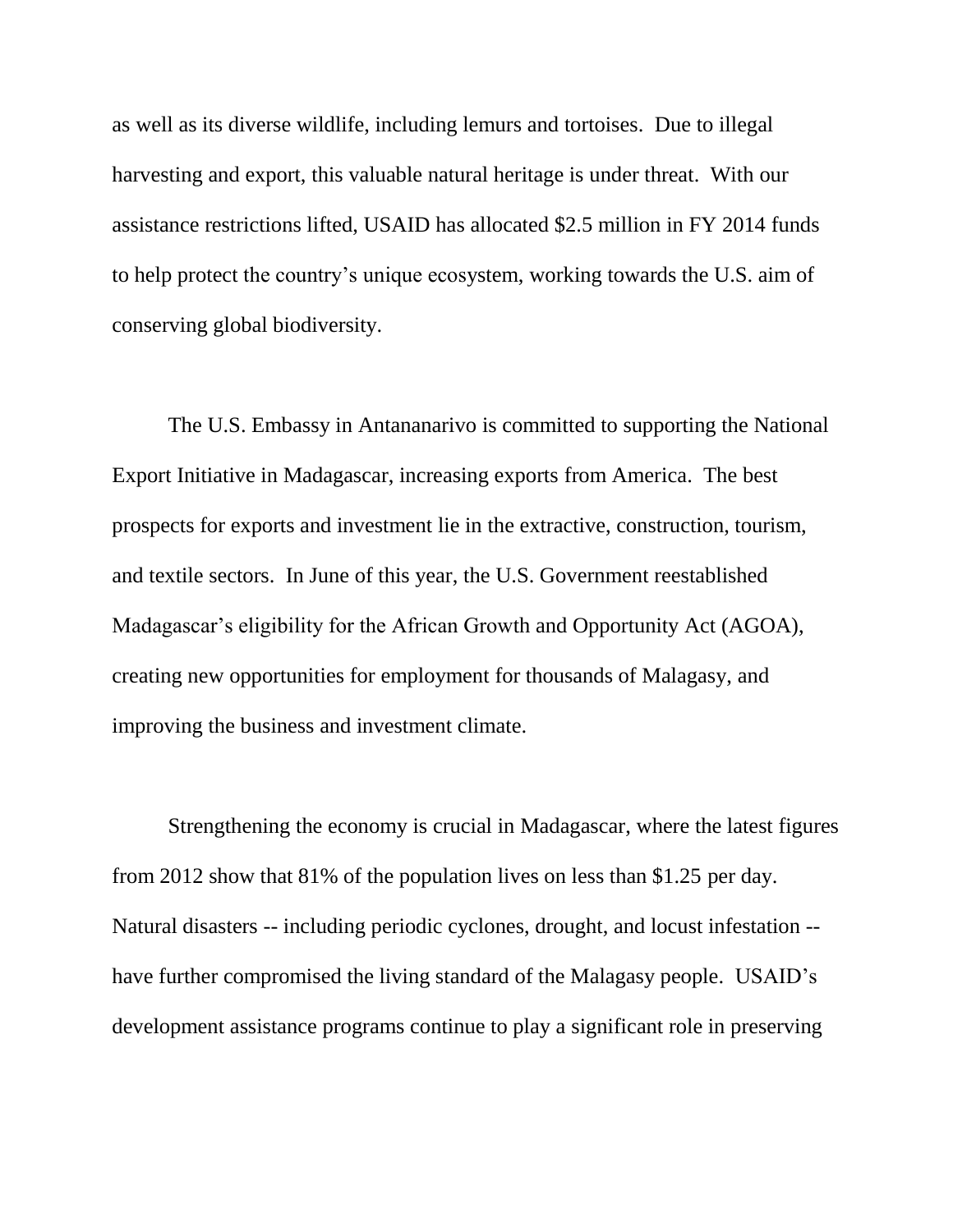the health and welfare of millions of Malagasy. In FY 2014, we intend to provide \$63 million for food aid and health programs.

Mr. Chairman, if confirmed, I will also serve as Ambassador to the Union of the Comoros. Our aim is to expand positive relationships in these strategically located islands, which are home to moderate Sunni Muslim communities and a fledgling democratic state. From the time Comoros gained independence from France in 1975 until 2000, Comoros suffered 20 coups or attempted coups. Today, I am happy to note, Comoros is in its second decade of democratic rule, with peaceful transfers of power since 2001. President Dhoinine (dwah-hee-NEE-nee) came into power in 2011, and welcomes increased U.S. Government engagement with Comoros to improve the capacity of government operations, provide English language instruction, encourage U.S. direct investment, and enhance security cooperation. While we lack a full-time U.S. presence in the Comoros, we maintain a close relationship with our public affairs programming, mil-to-mil cooperation, and regular weekly visits by a full-time Comoros officer resident in Madagascar. If confirmed, I plan to visit the Comoros regularly. In addition, the Department of Defense supports an English-language military training facility and medical clinic.

Looking ahead, if confirmed, I look forward to the opportunity to serve as Ambassador to Madagascar and the Comoros, to advance and strengthen our relationships with both countries in a number of areas, notably development,